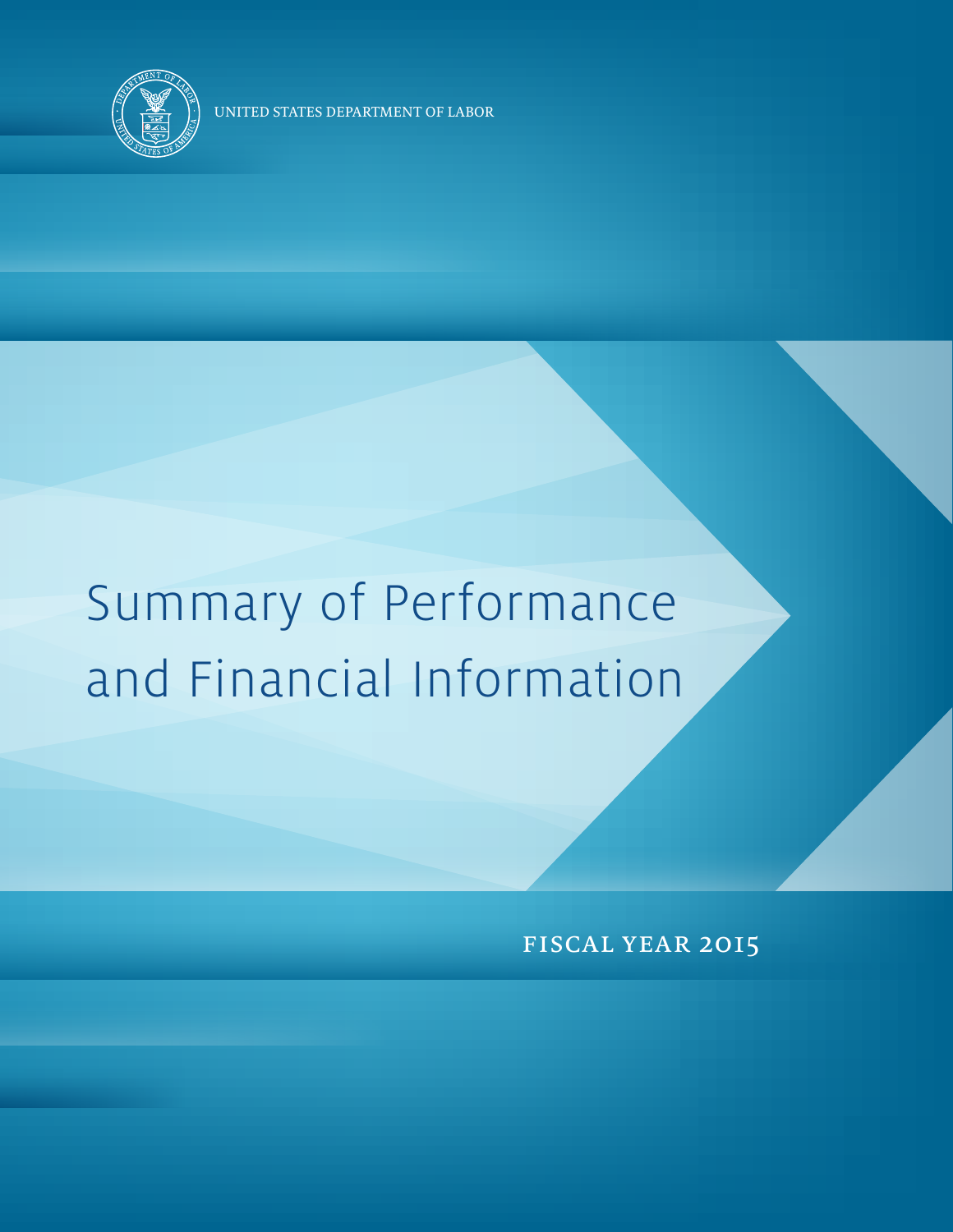## **Secretary's Message**

I am pleased to submit the Department of Labor's Fiscal Year 2015 *Summary of Performance and Financial Information*, highlighting information previously published in the FY 2015 *Agency Financial Report* and the FY 2015 *Annual Performance Report*, [1](#page-1-0) which can be found at: [http://www.dol.gov/dol/aboutdol/#](http://www.dol.gov/dol/aboutdol/)budget.

I am proud to report that an independent audit of our financial statements has once again resulted in an unmodified "clean" opinion. I am also pleased to report that the Department can offer a statement of reasonable assurance that the summarized financial and performance data included in this document as well as the data in the *Agency Financial Report* and the *Annual Performance Report* are reliable and complete per Office of Management and Budget guidance.



I invite you to review our progress on the links listed in this report and to follow us on Twitter, Facebook, and YouTube.

THOMAS E. PEREZ *U.S. Secretary of Labor*

 $\overline{a}$ 

## **Department of Labor Mission, Organization, and Goal Structure**

The Department of Labor's mission is *to foster, promote, and develop the welfare of the wage earners, job seekers, and retirees of the United States; improve working conditions; advance opportunities for profitable employment; and assure work-related benefits and rights.*

The Department accomplishes its mission through component agencies and offices that administer various statutes and programs. These programs are carried out through a network of regional offices and smaller field, district, and area offices, as well as through grantees and contractors. The largest program agencies, each headed by an Assistant Secretary, Commissioner, Administrator or Director, are: Employment and Training Administration, Office of Workers' Compensation Programs, Veterans' Employment and Training Service, Occupational Safety and Health Administration, Mine Safety and Health Administration, Employee Benefits Security Administration, Bureau of Labor Statistics, and the Wage and Hour Division.

The Department operates according to the goal structure in its FY 2014-2018 Strategic Plan (http://www.dol.gov/ sec/stratplan/). For FY 2015 reporting, the goal structure included five strategic goals and ten strategic objectives.

## **Program Performance Overview**

## **STRATEGIC GOAL 1: Prepare workers for better jobs** Strategic Objective 1.1. Advance employment opportunities for US workers in 21st century demand sectors and occupations using proven training models through increased employer engagement and partnerships Strategic Objective 1.2. Provide marketable skills and knowledge to increase workers' incomes and help them overcome barriers to the middle class through partnerships among business, education, labor, community organizations and the workforce system Strategic Objective 1.3. Advance workers' rights, acceptable work conditions, and livelihoods, particularly for the world's vulnerable populations

<span id="page-1-0"></span> $1$  This report contains information on FY 2015 and Program Year (PY) 2014 performance. Program Year results for 2015 will be available in the FY 2016 Annual Performance Report (APR).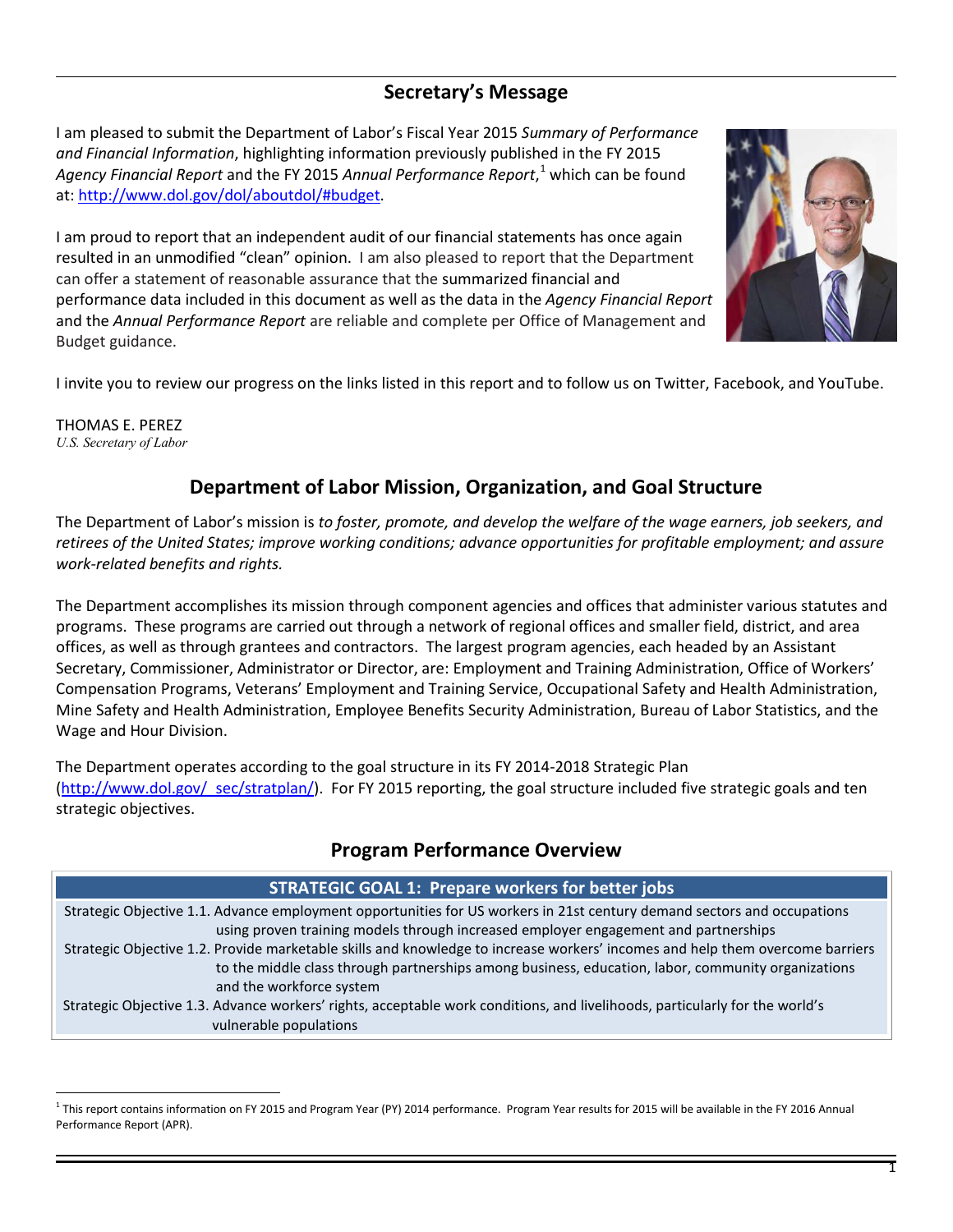The Employment and Training Administration (ETA) and the Veterans' Employment and Training Service (VETS) work to promote and support training and other services that provide workers the opportunity to make a living wage in jobs with long-term viability. ETA's programs also provide funding to increase skills and gainful employment for adults, dislocated workers, and youth. The Bureau of International Labor Affairs (ILAB) works to improve working conditions, raise living standards, and protect workers' ability to exercise their rights.

Results for key agency performance measures that support Strategic Goal 1 are provided in tabular form below. Following the table is a brief narrative that explains significant successes, challenges, and trends. Detailed performance information and analysis for all Strategic Goal 1 measures are available on pages 24-41 of the FY 2015 DOL APR [\(http://www.dol.gov/sites/default/files/documents/general/budget/CBJ-2017-V1-01.pdf\)](http://www.dol.gov/sites/default/files/documents/general/budget/CBJ-2017-V1-01.pdf).

| <b>Selected Measures</b>                                                                        |               |             |                       |               |               |               |
|-------------------------------------------------------------------------------------------------|---------------|-------------|-----------------------|---------------|---------------|---------------|
| *Target reached (Y), improved (I), or not reached (N)                                           |               |             | FY/PY 2011 FY/PY 2012 | FY/PY<br>2013 | FY/PY<br>2014 | FY/PY<br>2015 |
|                                                                                                 | Target        | \$15,418    | \$18,346[r]           | \$16,364      | \$16,694      | \$16,998      |
| ETA: Six Month Average Earnings (Workforce<br>Investment Act (WIA) Dislocated Worker)           | Result        | \$16,500    | \$15,930              | \$15,977      | \$16,710      |               |
|                                                                                                 |               | Υ           | N                     |               | Υ             |               |
| ETA: Six Month Average Earnings (WIA Adult)                                                     | Target        | \$12,865    | \$14,450[r]           | \$13,684      | \$13,945      | \$14,194      |
|                                                                                                 | Result        | \$13,482[r] | \$13,335[r]           | \$13,842      | \$13,677      |               |
|                                                                                                 |               | Υ           | N                     | Y             | N             |               |
|                                                                                                 | Target        | 54.7%       | 59.6%                 | 62.3%         | 62.2%         | 62.2%         |
| ETA: Attainment of Degree or Certificate (WIA-Youth)                                            | <b>Result</b> | 62.6%       | 62.3%                 | 66.6%         | 65.8%         |               |
|                                                                                                 | $\ast$        | Υ           | Υ                     | Y             | Υ             |               |
|                                                                                                 | Target        | 50.0%       | 51.0%                 | 70.0%         | 94.0%         | 94.5%         |
| ETA: Percent of Job Corps students who attain<br>industry-recognized certifications             | Result        | 77.3%       | 89.0%[r]              | 93.5%         | 95.5%         |               |
|                                                                                                 |               | Υ           | Υ                     | Y             | Υ             |               |
| VETS: Percent of Jobs for Veterans State Grants (JVSG)<br>Veterans receiving intensive services | <b>Target</b> |             | 32.0%                 | 38.0%         | 50.0%         | 75%           |
|                                                                                                 | Result        | 25.0%       | 31.0%                 | 39.2%         | 47.4%         | 75.9%         |
|                                                                                                 |               |             |                       | Υ             |               | Υ             |

#### [r] - Revised

ETA programs support training to help workers become more competitive and to equip them with the credentials and skills to succeed in the global labor market. In PY 2014, ETA reached targets for three of the four job training measures featured in this report.

ETA attributes the dip in WIA Adult average earnings to the lack of meaningful wage growth for all workers nationally. The continuous push for credential and certification attainment prior to graduation and the increased focus on graduate full-time placement continued to improve the percentage of students who attain industry-recognized certifications in Job Corps, which exceeded the PY 2014 target.

VETS assesses the performance of the American Job Center (AJC) system on behalf of veterans served by the JVSG program by tracking the services provided to participants and by participants' employment outcomes. Over the past three fiscal years, VETS' federal staff has provided monitoring, oversight, and technical assistance to State Workforce Agencies (SWAs) to aggressively increase the rate of intensive services provided to JVSG participants. A 2015 analysis of AJC services by the Department's Chief Evaluation Office found veterans in AJC employment programs, particularly those in JVSG, are doing better than non-veterans on a number of dimensions, including receiving services more quickly (consistent with priority of service), becoming employed, staying employed, and having higher earnings. To focus on improving employment outcomes, since FY 2011 VETS has adopted the strategy of increasing the rate of intensive services for JVSG veterans, and has increased the rate from 25.0 percent to 75.9 percent.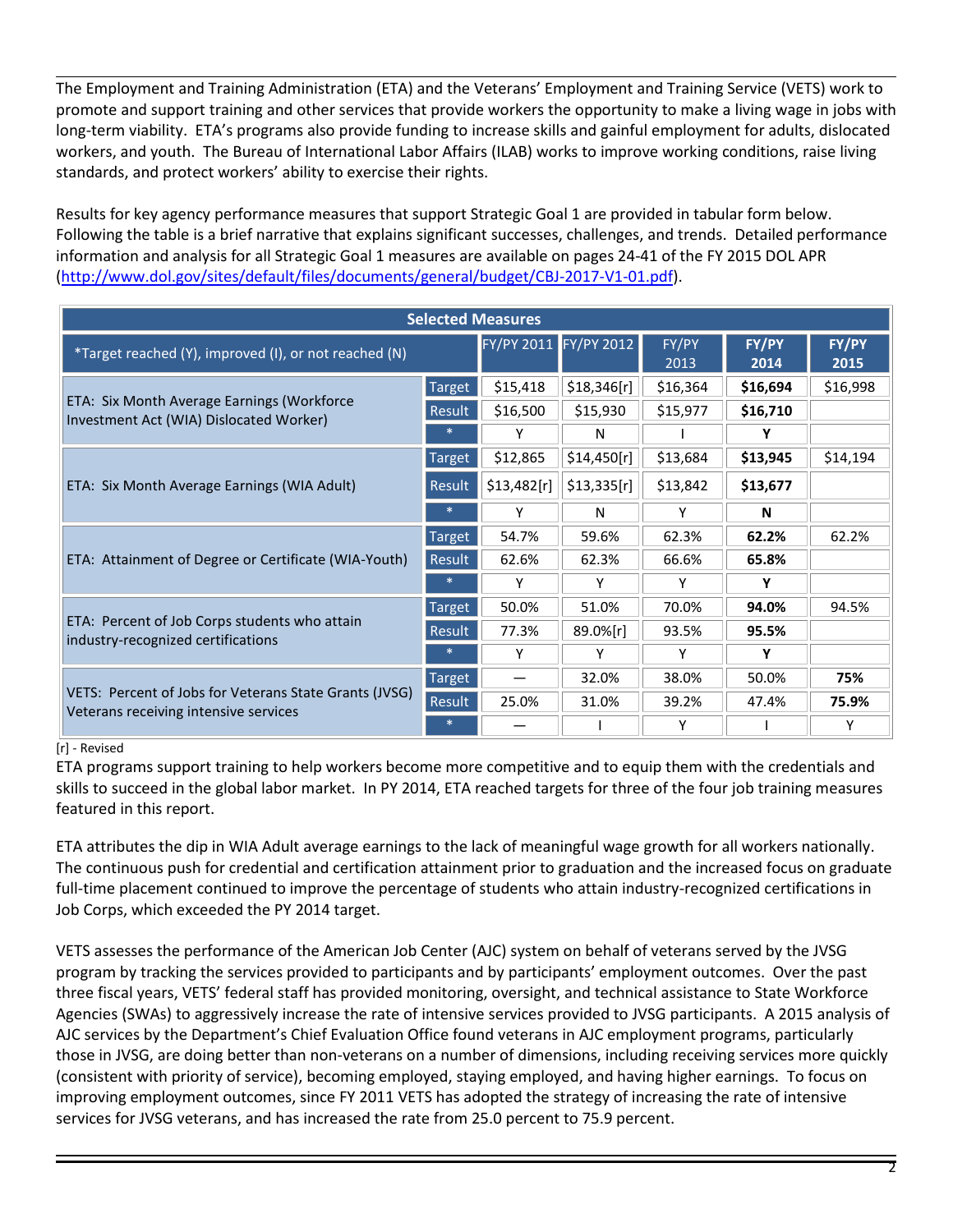## **STRATEGIC GOAL 2: Improve workplace safety and health**

Strategic Objective 2.1. Secure safe and healthy workplaces, particularly in high-risk industries

The DOL agencies working toward safe and healthy workplaces are the Mine Safety and Health Administration (MSHA) and the Occupational Safety and Health Administration (OSHA). By strategically scheduling inspections and outreach in high-risk areas, in addition to completing mandated enforcement activities, DOL expects to have the greatest effect on overall compliance.

Results for key agency performance measures that support Strategic Goal 2 are provided in tabular form below. Following the table is a brief narrative that explains significant successes, challenges, and trends. Detailed performance information and analysis for all Strategic Goal 2 measures are available on pages 42-48 of the FY 2015 DOL APR [\(http://www.dol.gov/sites/default/files/documents/general/budget/CBJ-2017-V1-01.pdf\)](http://www.dol.gov/sites/default/files/documents/general/budget/CBJ-2017-V1-01.pdf).

| <b>Selected Measures</b>                                                      |               |                |         |         |         |                |
|-------------------------------------------------------------------------------|---------------|----------------|---------|---------|---------|----------------|
| *Target reached (Y), improved (I), or not reached (N)                         |               | <b>FY 2011</b> | FY 2012 | FY 2013 | FY 2014 | <b>FY 2015</b> |
| <b>OSHA: Health Inspections</b>                                               | <b>Target</b> | 6,800          | 7,280   | 6,907   | 7,527   | 7,602          |
|                                                                               | Result        | 7,317          | 7,381   | 7,280   | 6,818   | 6,918          |
|                                                                               | $\ast$        | v              |         |         | Ν       | N              |
| MSHA: Five-year rolling average of fatal injuries per 200,000<br>hours worked | <b>Target</b> | 0.0178         | 0.0156  | 0.0143  | .0134   | .0134          |
|                                                                               | Result        | 0.0164         | 0.0150  | 0.0141  | .0141   | .0125          |
|                                                                               | $*$           | v              |         |         | Ν       | v              |

In FY 2015, OSHA did not meet its target for the number of health inspections due to OSHA's new Severe Injury Reporting Program, which has shifted resources toward unprogrammed safety inspections as the agency responds to reports of fatalities and serious injuries. A typical week results in 200-300 reports; OSHA directly inspects about 40 percent of the reports, and the overwhelming majority of these inspections are safety inspections. In addition, OSHA has experienced significant attrition of Industrial Hygienists who perform health inspections. OSHA will continue its focus on enforcement, regulation, compliance assistance, education and outreach to meet the agency's priorities of reducing workplace injuries, illnesses, and fatalities.

In FY 2015, MSHA achieved its DOL Priority Goal to reduce mining fatalities by five percent. The rate fell by 11 percent (from .0141 to .0125 fatalities per 200,000 hours worked) after remaining flat from FY 2013-14, resuming a downward trend and resulting in a cumulative drop of 24 percent since FY 2011. In FY 2016, MSHA will continue to develop and implement new ways to make enforcement more effective, less predictable (for mine operators), and more strategic.

## **STRATEGIC GOAL 3: Promote fair and high-quality work environments**

Strategic Objective 3.1. Break down barriers to fair and diverse workplaces and narrow wage and income inequality Strategic Objective 3.2. Protect workers' rights

Strategic Objective 3.3. Secure wages and overtime

Eight DOL agencies have strategies, performance goals, and measures that contribute to achievement of this goal. The Office of Federal Contract Compliance Programs (OFCCP) requires that contractors and subcontractors working under contracts with the federal government take affirmative action and provide equal employment opportunities. The Office of Disability Employment Policy (ODEP) develops policy and strategies to reduce barriers to employment for individuals with disabilities. The Women's Bureau (WB) conducts research, projects, and evaluations on issues of importance to working women.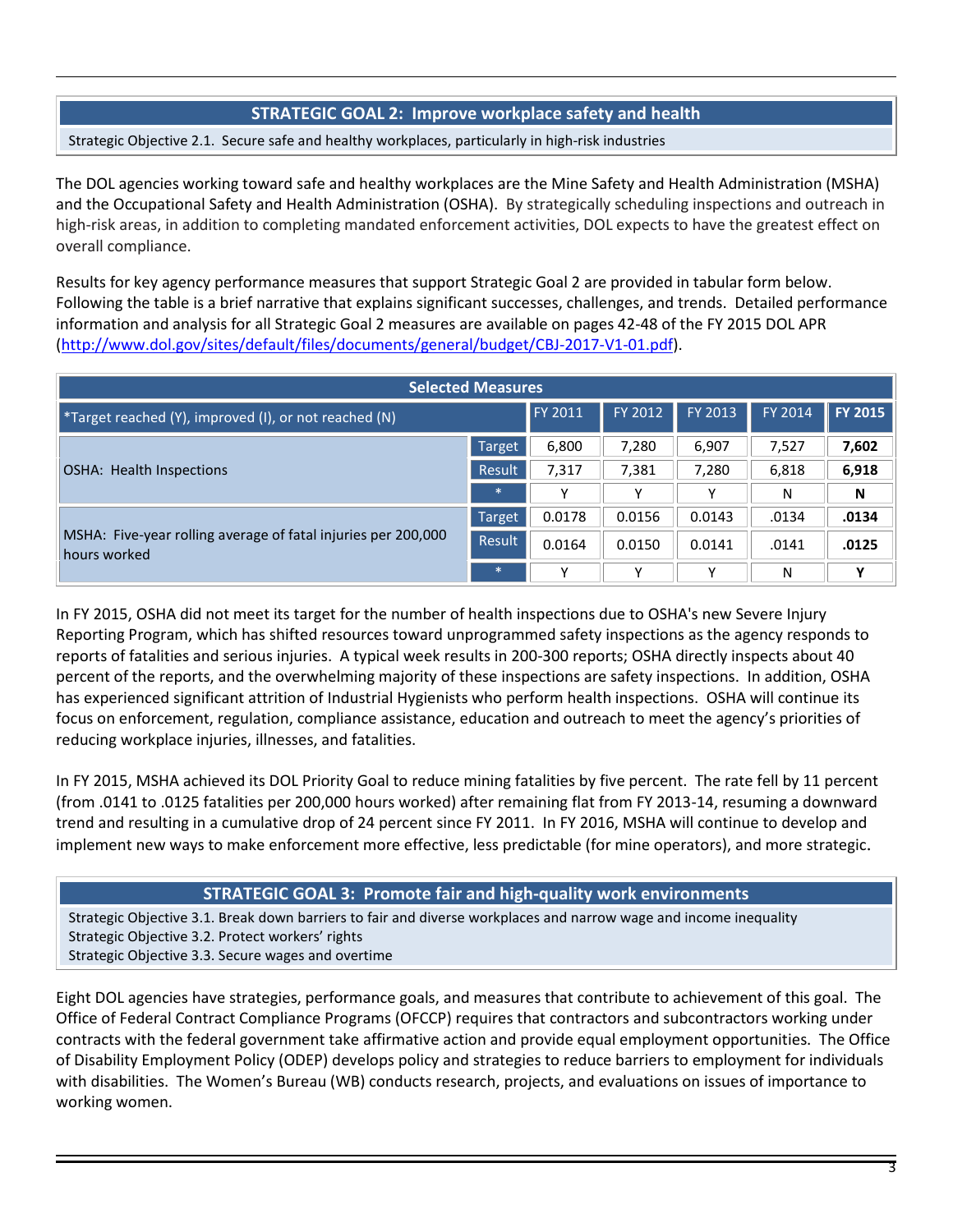The Wage and Hour Division (WHD) is responsible for administering and enforcing a number of laws that establish the minimum standards for wages and working conditions in the United States. The ETA's foreign labor certification programs have the primary responsibility for the review of employer-filed applications requesting the Secretary of Labor's certification in order to proceed with the employment-based immigration process. The Office of Labor-Management Standards (OLMS), OSHA, MSHA, and WHD conduct outreach to better inform workers of their rights and increase their voice in the workplace.

Results for key agency performance measures that support Strategic Goal 3 are provided in the table below. Following the table is a brief narrative that explains significant successes, challenges, and trends. Detailed performance information and analysis for all Strategic Goal 3 measures are available on pages 49-65 of the FY 2015 DOL APR [\(http://www.dol.gov/sites/default/files/documents/general/budget/CBJ-2017-V1-01.pdf\)](http://www.dol.gov/sites/default/files/documents/general/budget/CBJ-2017-V1-01.pdf).

| <b>Selected Measure</b>                                                      |               |             |                 |         |         |                |
|------------------------------------------------------------------------------|---------------|-------------|-----------------|---------|---------|----------------|
| <b>*Target reached (Y), improved (I), or not reached (N)</b>                 |               |             | FY 2011 FY 2012 | FY 2013 | FY 2014 | <b>FY 2015</b> |
| OLMS: Average number of days to resolve union<br>officer election complaints | Target        | 80          | 76              | 75      | 74      | 73             |
|                                                                              | Result        | 79          | 71              | 71      | 72.3    | 70.2           |
|                                                                              | $\ast$        | $\check{ }$ | $\check{ }$     |         |         | v              |
| WHD: Percent of directed investigations (excludes<br>conciliations)[r]       | Target        | 32%         | 35.%            | 38%     | 40%     | 43%            |
|                                                                              | <b>Result</b> | 29%         | 41%             | 44%     | 44%     | 42%            |
|                                                                              | $\ast$        |             | v               | v       |         | N              |

[r] Previous years targets and results revised to whole numbers

In fiscal years 2011-2015, OLMS exceeded its targets to reduce the average number of days to resolve union officer election complaints. The FY 2015 performance was two days better than the FY 2014 result. This decrease in days can be attributed to continued streamlining of communications, both internal and with the Solicitor's Office, and to eliminating process days by using a team approach and early intervention.

Since FY 2010, WHD has shifted its resources from complaint-based to directed enforcement to better promote compliance on behalf of workers in certain industries or program areas. By better integrating the directed and complaint investigations, WHD maximizes its limited enforcement resources to improve compliance at the industry-level and reach the greatest number of vulnerable workers. While the FY 2015 result for percent of directed investigations was lower than the FY 2014 result, WHD maintained an overall trend line from the previous three years for this measure.

## **STRATEGIC GOAL 4: Secure retirement, health, and other employee benefits and, for those not working, provide income security**

Strategic Objective 4.1. Provide income support when work is impossible or unavailable and facilitate return to work Strategic Objective 4.2. Improve health benefits and retirement security for all workers

Three DOL agencies have programs that contribute to Strategic Goal 4. The Office of Workers' Compensation Programs (OWCP) implements four compensation statutes providing monetary, medical, and return-to-work benefits for workrelated injuries and illnesses for designated employee groups. ETA administers the Unemployment Insurance (UI) Program, which provides temporary, partial wage replacement for unemployed workers, providing them with income support when suitable work is unavailable. The Employee Benefits Security Administration (EBSA), through its enforcement of Title I of the Employee Retirement Income Security Act of 1974, protects the security of retirement, health and other benefits and assets for all workers who have employer-sponsored plans.

Results for key agency performance measures that support Strategic Goal 4 are provided in tabular form below. Following the table is a brief narrative that explains significant successes, challenges, and trends. Detailed performance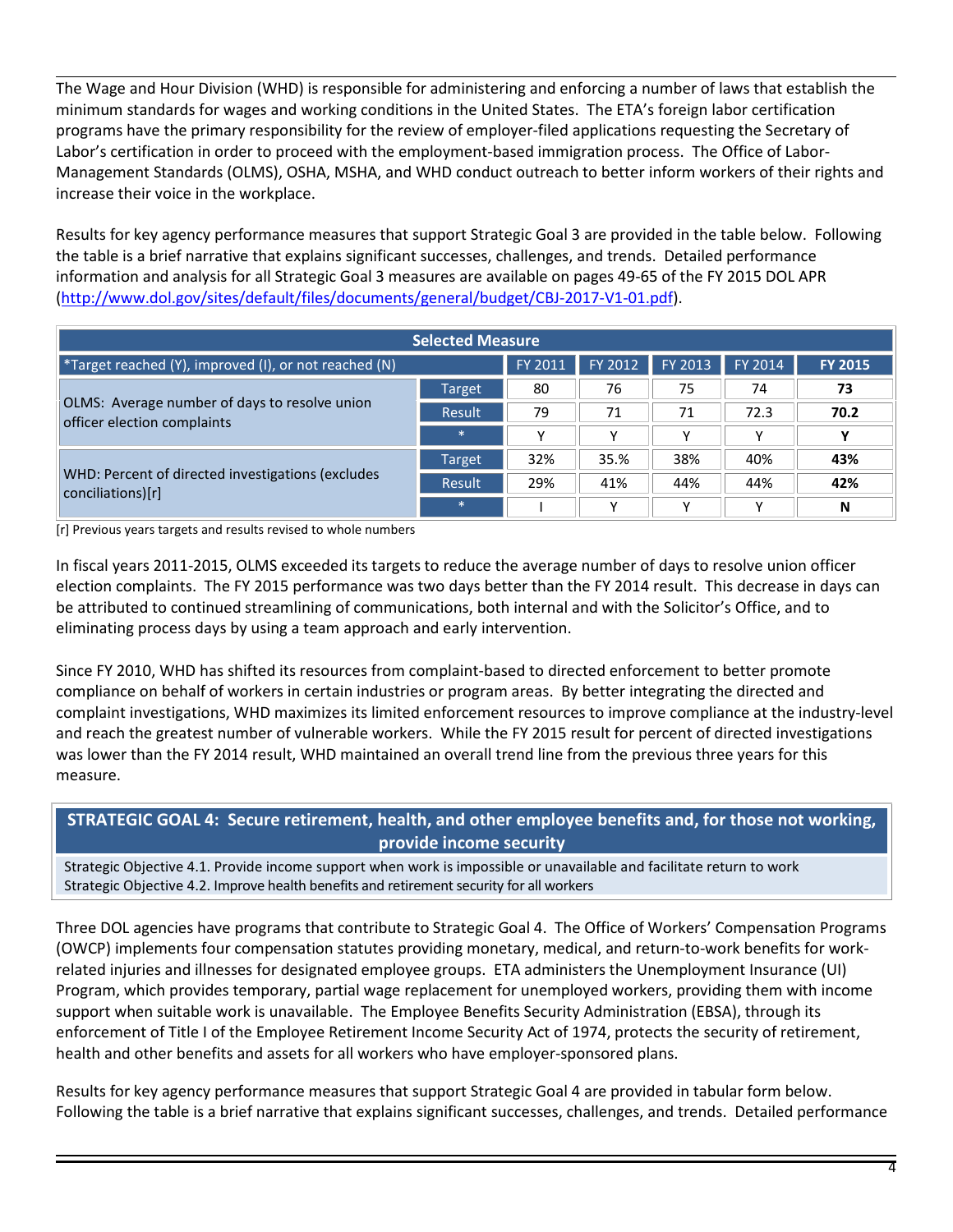information and analysis for all Strategic Goal 4 measures are available on pages 66-78 the FY 2015 DOL APR [\(http://www.dol.gov/sites/default/files/documents/general/budget/CBJ-2017-V1-01.pdf\)](http://www.dol.gov/sites/default/files/documents/general/budget/CBJ-2017-V1-01.pdf).

| <b>Selected Measures</b>                                                                              |               |               |               |               |               |               |
|-------------------------------------------------------------------------------------------------------|---------------|---------------|---------------|---------------|---------------|---------------|
| *Target reached (Y), improved (I), or not reached (N)                                                 |               | FY/PY<br>2011 | FY/PY<br>2012 | FY/PY<br>2013 | FY/PY<br>2014 | FY/PY<br>2015 |
|                                                                                                       | <b>Target</b> | 86.00%[r]     | 85.70%[r]     | 87.00%[r]     | 87.10%        | 87.50%        |
| ETA: Payment Timeliness: First Payment Timeliness (UI))                                               | Result        | 84.60%        | 82.90%        | 80.90%[r]     | 79.70%        | 83.50% [e]    |
|                                                                                                       |               | N             | N             | N             | N             |               |
|                                                                                                       | <b>Target</b> | 53.10%[r]     | 52.30%[r]     | 51.80%[r]     | 54.20%        | 55.3%         |
| ETA: Detection of Recoverable Overpayment (UI)                                                        | <b>Result</b> | 58.89%[r]     | 63.77%[r]     | 60.94%[r]     | 67.12% [r]    | 63.61% [e]    |
|                                                                                                       |               |               |               | Υ             | γ             |               |
| OWCP: Percent of federal employees with work-related                                                  | Target        | 87.0%         | 88.4%         | 93.4%         | 92.0%         | 92.0%         |
| injuries or illnesses coming under Federal Employees'                                                 | Result        | 91.6%         | 91.5%         | 91.9%         | 90.7%         | 89.7%         |
| Compensation Act's (FECA) Disability Management that are<br>reemployed by non-Postal federal agencies |               | Y             | Y             |               | N             | N             |
| EBSA: Participant Assistance Program Customer Satisfaction<br>Index                                   | Target        | Base          | 68%           | 69%           | 72%           | 72%           |
|                                                                                                       | Result        | 66%           | 69%           | 71%           | 70%           | 72.2%         |
|                                                                                                       |               |               | Υ             | Υ             | N             | γ             |

#### [r] Revised [e] Estimated

Making timely payments to unemployed workers is critical to fulfilling the UI system's key statutory objective of making full payment of unemployment compensation "when due." This measure, which includes nearly 90 percent of all state UI intrastate payments, is a good indicator of overall payment timeliness. In FY 2015, results improved by over three percentage points to 83.5 percent but this performance is still below target. States are having difficulty achieving the standard due to staff layoffs, high staff turnover, and technology issues. ETA continues to identify states with chronic poor performance and provide intensive technical assistance and enhanced monitoring.

Ensuring that benefits are paid only to those who meet eligibility requirements and that erroneous payments are detected and recovered are critical to the integrity of any benefit payment program. The percentage of estimated overpayments that states detect and establish for recovery dropped by several percentage points (to 63.0 percent) compared to the FY 2014 result of 67.2 percent for the same reasons identified above in connection with payment timeliness. ETA has developed a comprehensive strategic plan to prevent, reduce and recover improper payments and continues identifying states with high improper payment rates for targeted technical assistance. Additionally, between FY 2005 and FY 2014, ETA has provided approximately \$330 million to states in supplemental funding for integrityrelated projects to help improve the prevention, detection and recovery of improper payments.

With an FY 2015 result of 89.7 percent, DOL did not meet the annual target of 92.0 percent for injured workers receiving Federal Employees' Compensation Act Disability Management services, and returning to work within two years of injury. This may be partially due to the expiration of the Protecting Our Workers and Ensuring Reemployment initiative (FY 2011 to FY 2014). Budgetary factors also may have continued to affect agencies' reemployment efforts this past year. In addition, an ongoing performance improvement challenge remains for those federal agencies with employees working on more hazardous missions or having other occupational reemployment challenges. To improve return to work numbers, OWCP is exploring the use of more targeted strategies specifically designed for those agencies. OWCP will fully implement the Labor for America portal, where private and public sector employees can search a database of federal workers who have been displaced from their federal jobs by a workplace injury.

EBSA met its customer satisfaction rating target with an overall rating of 72.20 percent. Throughout the year, EBSA used preliminary rating data in conjunction with training and sharing best practices to identify areas for improvement and to proactively address any concerns that arose. EBSA is developing plans, such as the Call Quality Assurance Program, that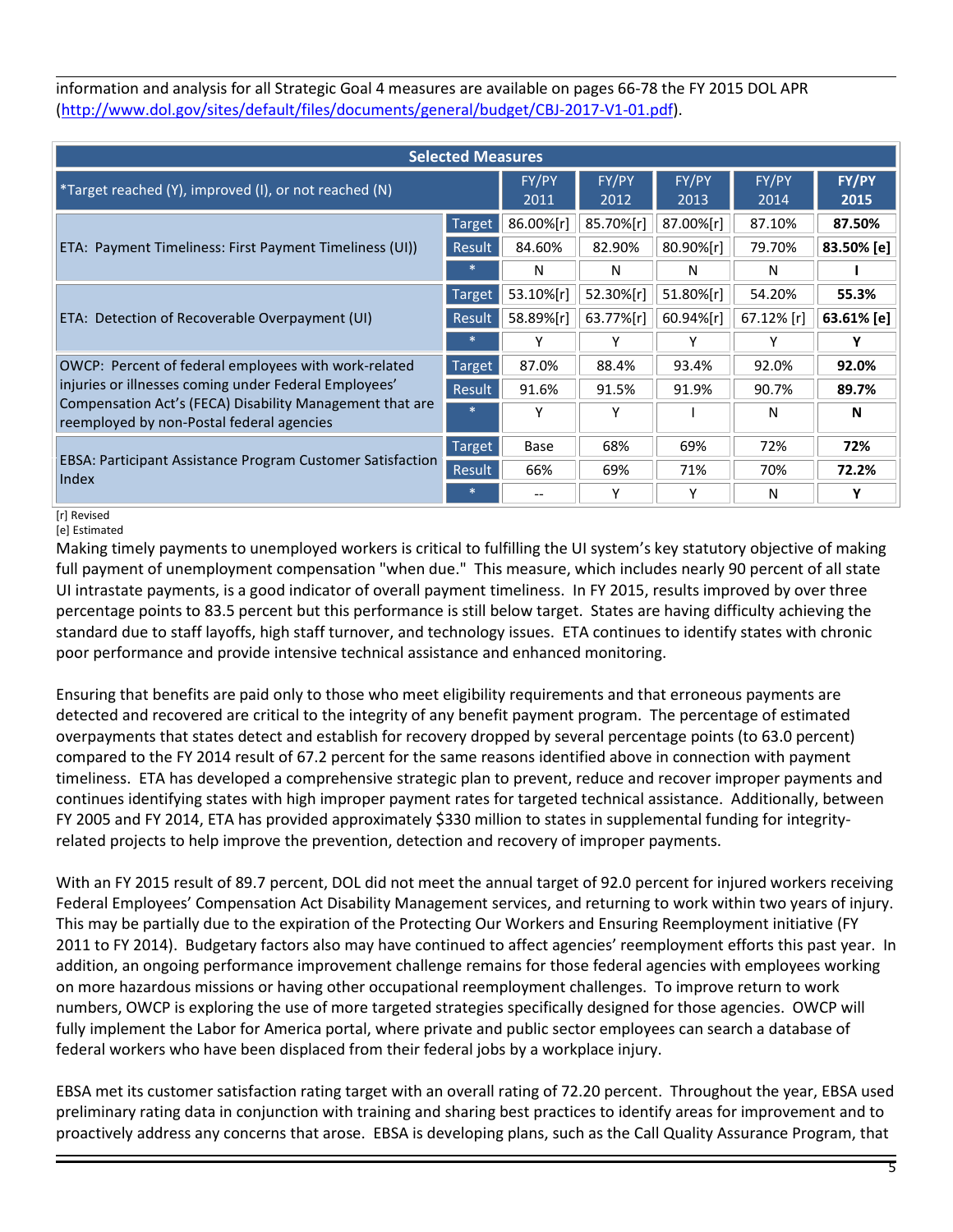aim to assess and improve not merely inquirer satisfaction but to also assess and improve the technical accuracy and quality of inquiry responses.

**STRATEGIC GOAL 5: Produce timely and accurate data on the economic conditions of workers and their families**

Strategic Objective 5.1. Provide sound and impartial information on labor market activity, working conditions, and price changes in the economy for decision making, including support for the formulation of economic and social policy affecting virtually all Americans

The Bureau of Labor Statistics (BLS) is the principal federal statistical agency responsible for measuring labor market activity, working conditions, and price changes in the economy. Its mission is to collect, analyze, and disseminate essential economic information to support the public and private decision-making that forms the basis of our democratic, free-enterprise system. Like all federal statistical agencies, BLS executes its statistical mission with independence, serving its users by providing products and services that are accurate, objective, relevant, timely, and accessible. Policies and decisions based on BLS data affect virtually all Americans, and the wide range of BLS data products is necessary to fulfill the diverse needs of a broad customer base.

Results for a key agency performance measure that supports Strategic Goal 5 are provided in tabular form below. Detailed performance information and analysis for all Strategic Goal 5 measures are available on pages 79-80 of the FY 2015 DOL APR [\(http://www.dol.gov/sites/default/files/documents/general/budget/CBJ-2017-V1-01.pdf\)](http://www.dol.gov/sites/default/files/documents/general/budget/CBJ-2017-V1-01.pdf).

| <b>Selected Measures</b>                                                                                               |        |                          |                          |                          |        |        |
|------------------------------------------------------------------------------------------------------------------------|--------|--------------------------|--------------------------|--------------------------|--------|--------|
| FY 2012 FY 2013<br>FY 2014<br><b>FY 2015</b><br>FY 2011<br><b>Target reached (Y), improved (I), or not reached (N)</b> |        |                          |                          |                          |        |        |
| BLS: Percentage of timeliness targets achieved for the<br>Principal Federal Economic Indicators (PFEIs)                | Target | $--$                     | $\hspace{0.05cm} \ldots$ | $\overline{\phantom{m}}$ | 100.0% | 100.0% |
|                                                                                                                        | Result | 100.0%                   | 100.0%                   | 100.0%                   | 100.0% | 100.0% |
|                                                                                                                        |        | $\overline{\phantom{m}}$ | $- -$                    | $-$                      |        |        |

In FY 2015, BLS achieved 100 percent of the underlying *timeliness* targets for all of its Principal Federal Economic Indicators.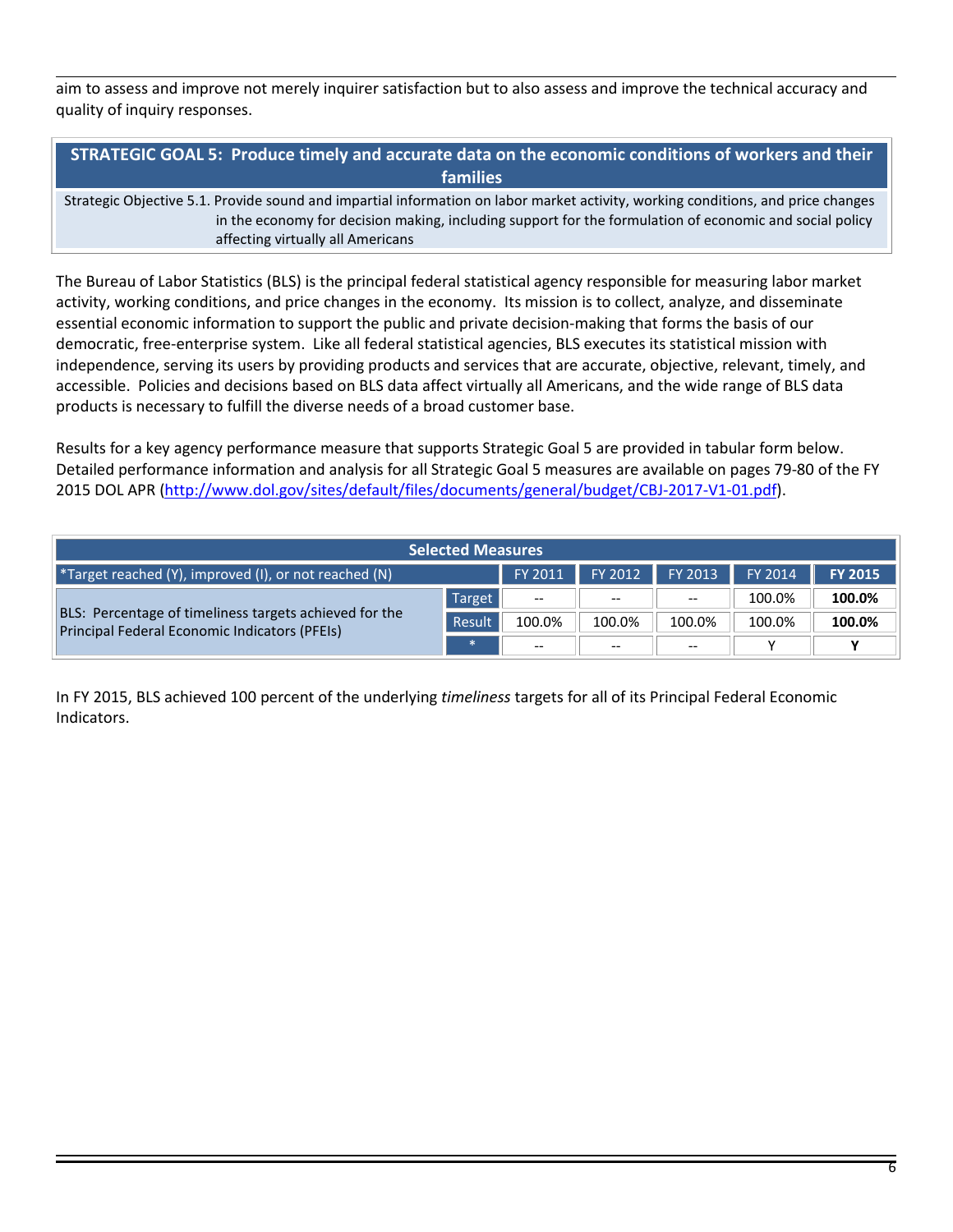## **Financial Performance Overview**

DOL reports its financial activities annually in the Consolidated Financial Statements, prepared in accordance with U.S. generally accepted accounting principles and the financial reporting requirements of the Office of Management and Budget (OMB). These include the Consolidated Balance Sheets, Consolidated Statements of Net Cost, Consolidated Statements of Changes in Net Position, Combined Statements of Budgetary Resources, and the Statements of Social Insurance and Changes in Social Insurance Amounts. These financial statements are audited and the Department received an unmodified (clean) audit opinion. The complete financial statements and the audit report are included in the FY 2015 Agency Financial Report which is located at www.dol.gov/dol/aboutdol/#budget. The DOL financial reporting entity is organized by major program agencies which conduct operations in five major program areas. The Department's FYs 2015 and 2014 summary financial information is presented below.





#### *Budgetary Resources*

DOL's budgetary resources total \$58.1 billion for FY 2015 and \$74.5 billion for FY 2014. The decrease is due primarily to the lower level of funding required to make UI benefit payments. Departmental FY 2015 budgetary resources include \$46.9 billion in appropriations, and FY 2014 budgetary resources included \$59.4 billion in appropriations and \$2.7 billion in borrowing authority. Additional budgetary authority is provided from offsetting collections and prior year unobligated balances.



#### *Assets and Liabilities*

The graphs depict the major assets and liabilities. DOL's total assets were \$66 billion at the end of FY 2015 and \$60 billion at the end of FY 2014. The largest asset is Investments which consist of nonmarketable, special issue Treasury securities held primarily in the Unemployment Trust Fund (UTF). Investments increased primarily due to net inflows in the UTF in excess of immediate program needs for benefit payments and administrative costs.

DOL's total liabilities were \$38 billion at the end of FY 2015 and \$47 billion at the end of FY 2014. The largest liability is debt. The debt includes the Black Lung Disability Trust Fund borrowings from Treasury, and the UTF Advances from Treasury to pay Unemployment Insurance (UI) benefits when amounts in the UTF are insufficient to fund these benefits. This decrease was primarily due to a decrease in intragovernmental debt (30.6%). UTF repayments of borrowings from the General Fund of the Treasury as tax collections by the states exceeded the requirements for benefit payments.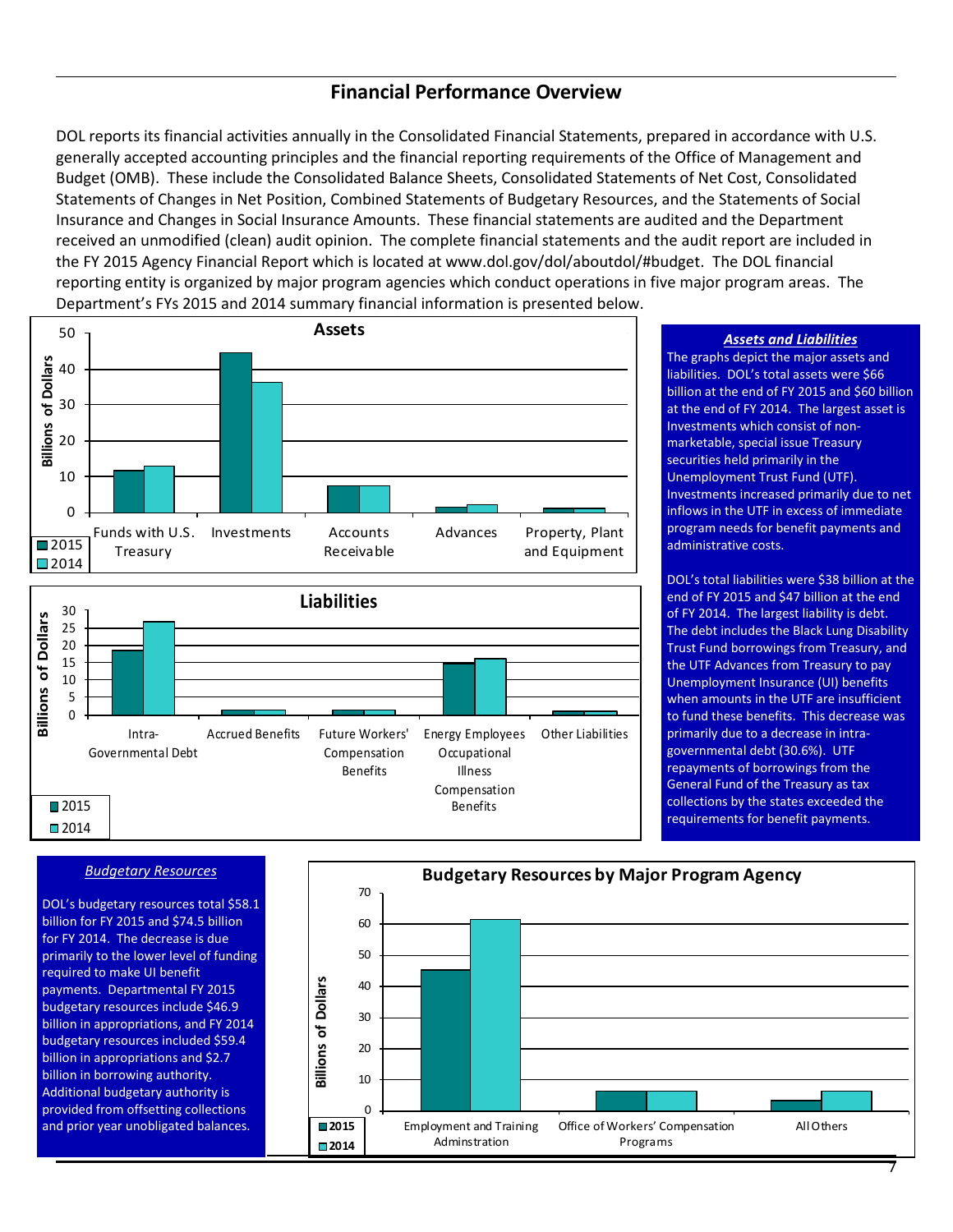| <b>MAJOR PROGRAM OPERATING AGENCIES<sup>2</sup></b>  |                              |                              |  |  |  |
|------------------------------------------------------|------------------------------|------------------------------|--|--|--|
|                                                      | <b>FY 2015</b><br>(millions) | <b>FY 2014</b><br>(millions) |  |  |  |
| <b>Employment and Training Administration</b>        | \$41,128                     | \$49,555                     |  |  |  |
| <b>Office of Job Corps</b>                           | \$1,605                      | \$1,537                      |  |  |  |
| <b>Office of Workers' Compensation Programs</b>      | \$851                        | \$1,842                      |  |  |  |
| <b>Bureau of Labor Statistics</b>                    | \$617                        | \$619                        |  |  |  |
| <b>Occupational Safety and Health Administration</b> | \$613                        | \$598                        |  |  |  |
| <b>Mine Safety and Health Administration</b>         | \$438                        | \$444                        |  |  |  |
| <b>Departmental Management and Other Agencies</b>    | \$333                        | \$303                        |  |  |  |
| <b>Wage and Hour Division</b>                        | \$313                        | \$298                        |  |  |  |
| <b>Veterans' Employment and Training Service</b>     | \$275                        | \$271                        |  |  |  |
| <b>Employee Benefits Security Administration</b>     | \$224                        | \$222                        |  |  |  |
| <b>TOTAL NET COST OF OPERATIONS</b>                  | \$46,397                     | \$55,689                     |  |  |  |

#### *Employment and Training Administration* (ETA) costs are comprised primarily of unemployment insurance benefit costs which also make the major portion of the Income Maintenance program area. The decrease from FY 2014 is primarily due to decreases in unemployment benefits provided under existing legislation, and lower levels of unemployment as compared to FY 2014. ETA also provides training and employment services at a cost of \$4.4 billion in FY 2015, a decrease of 2.2% from FY 2014.

#### *Office of Workers' Compensation Programs*

(OWCP) costs, included under the Income Maintenance program, are comprised primarily of payments to or on behalf of individuals who qualify for disability and medical benefits due to injury or illness suffered on the job. The decrease is primarily due to a decrease in the projected benefit costs for the Energy Employees Occupational Illness Compensation benefits.



*Income Maintenance* programs comprise the major portion of Departmental costs. These programs include UI benefits paid to covered individuals who are out of work and seeking employment, as well as payments to or on behalf of individuals who qualify for disability and medical benefits due to injury or illness suffered on the job, and the costs to administer these programs. The significant decrease in Income Maintenance program costs is due primarily to lower costs for unemployment insurance benefits.

<span id="page-8-0"></span> $2$ The Pension Benefit Guaranty Corporation (PBGC), wholly owned by the Federal government and whose Board of Directors is chaired by the Secretary of Labor, has been designated by the Office of Management and Budget as a separate reporting entity for financial statement purposes and has not been included in this financial performance overview. The Office of Job Corps (OJC) is displayed separately, however, they are part of the Employment and Training Administration (ETA).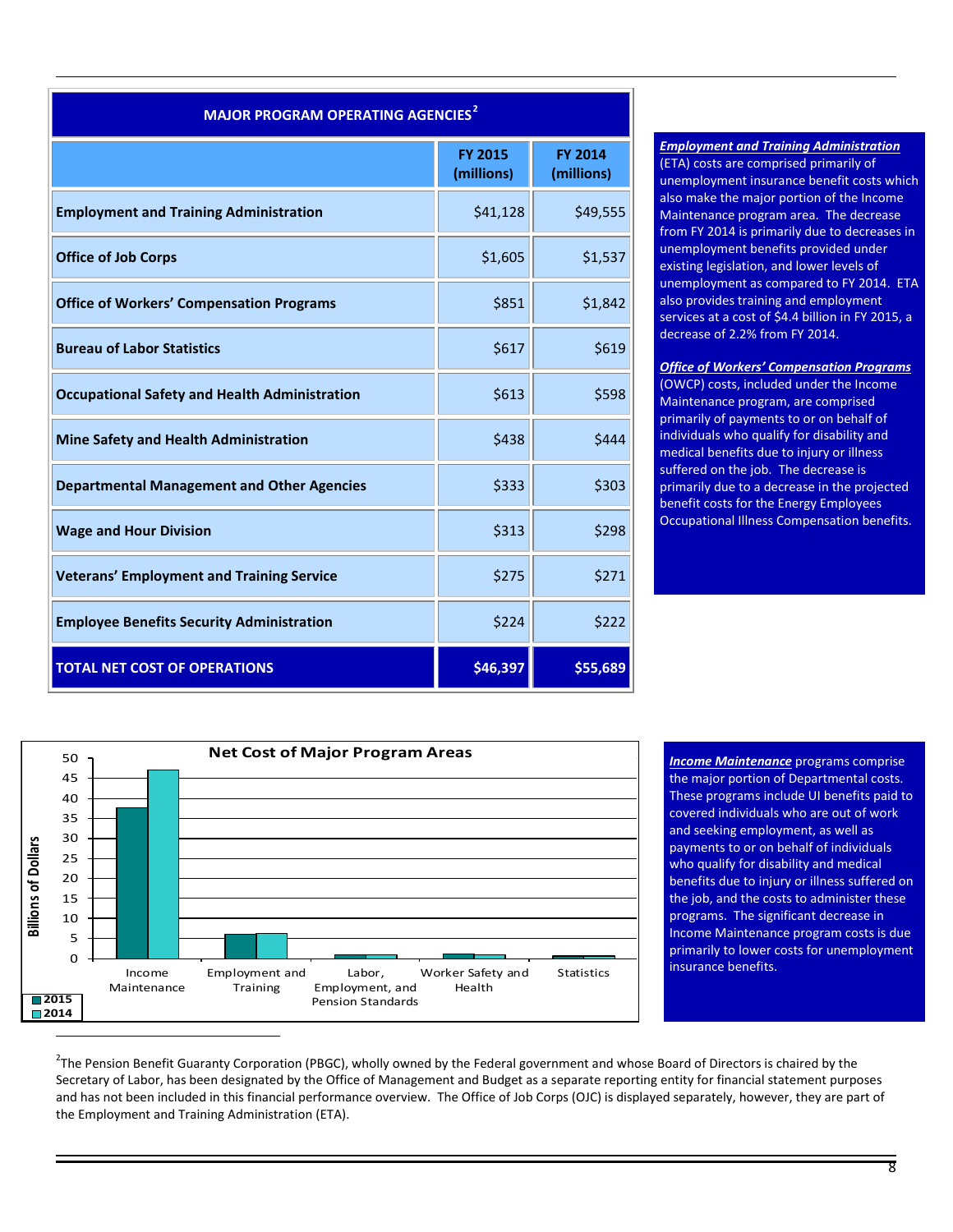## **Top Management and Performance Challenges**

For 2015, the OIG considers the following as the most serious management and performance challenges facing the Department:

- Providing a safe learning environment at Job Corps **Centers**
- 
- Helping adults, youth and veterans obtain the education, training, and support services needed to succeed in the labor market
- Protecting retirement, health, and other benefit plans for workers, retirees, and their families
- Protecting the safety and health of workers Securing and managing information systems
	- Reducing improper payments

The OIG's assessment of the Department's progress in addressing each challenge and what remainsto be done is available on pages 147-156, at:

[http://www.dol.gov/\\_sec/media/reports/annual2015/2015annualreport.pdf](http://www.dol.gov/_sec/media/reports/annual2015/2015annualreport.pdf)

## **DOL Information Links**

## **Department of Labor**

| <b>RSS Feeds</b>    | http://www.dol.gov/rss/                    |
|---------------------|--------------------------------------------|
| DOL Blog            | http://blog.dol.gov                        |
| Follow on Twitter   | http://twitter.com/usdol                   |
| FFollow on Facebook | http://www.facebook.com/departmentoflabor  |
| YouTube             | http://www.youtube.com/usdepartmentoflabor |
| <b>•</b> Flickr     | http://www.flickr.com/photos/usdol         |
| Newsroom            | http://www.dol.gov/dol/media/              |
| DOL A to Z          | http://www.dol.gov/dolAtoZ/index.htm       |
| About DOL           | http://www.dol.gov/dol/aboutdol/           |
|                     |                                            |

#### **Subscribe to E-mail Updates** - [https://service.govdelivery.com/service/multi\\_subscribe.html?code=USDOL](https://service.govdelivery.com/service/multi_subscribe.html?code=USDOL)

Open Gov <http://www.dol.gov/open/>

#### **Department of Labor Agency Pages**

<http://www.dol.gov/ebsa/>Pension Benefit Guaranty Corporatio[n http://www.pbgc.gov/](http://www.pbgc.gov/) Mine Safety and Health Administratio[n http://www.msha.gov](http://www.msha.gov/) Wage and Hour Division<http://www.dol.gov/whd/> Occupational Safety and Health Administration Women's Bureau<http://www.dol.gov/wb/> <http://www.osha.gov/index.html> Office of Disability Employment Policy <http://www.dol.gov/odep/>

Bureau of International Labor Affairs<http://www.dol.gov/ILAB/> Office of Federal Contract Compliance Program[s http://www.dol.gov/ofccp/](http://www.dol.gov/ofccp/) Bureau of Labor Statistics <http://www.bls.gov/>Office of Labor-Management Standard[s http://www.dol.gov/olms/](http://www.dol.gov/olms/) Employee Benefits Security Administration **Computer Compensation Program[s http://www.dol.gov/owcp/](http://www.dol.gov/owcp/)** Employment and Training Administratio[n http://www.doleta.gov](http://www.doleta.gov/) Veterans' Employment and Training Servic[e http://www.dol.gov/vets/](http://www.dol.gov/vets/)

#### **DOL Regulations and Enforcement**

| <b>DOL Regulations Search -</b> | http://www.dol.gov/regulations/ |
|---------------------------------|---------------------------------|
| <b>DOL Enforcement Data -</b>   | http://ogesdw.dol.gov/          |

**Please direct any questions or comments about this report to the U.S. Department of Labor, Performance Management Center, 200 Constitution Avenue NW, Room S-3317, Washington, DC 20210 \* 202-693-7120**